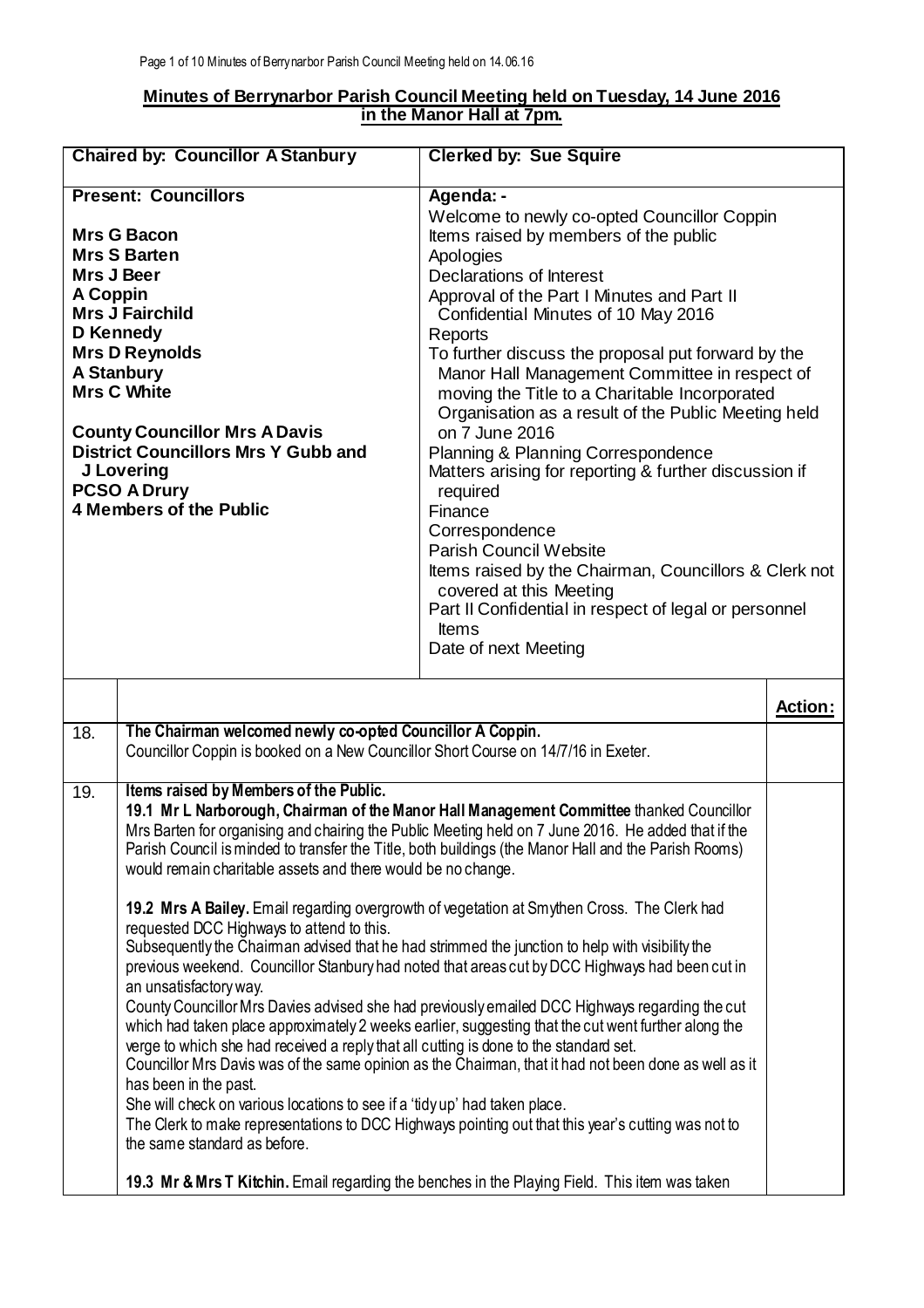|                   | under Minute No. 26.3 - Recreation Field Play Area.                                                                                                                                                                                                                      |  |
|-------------------|--------------------------------------------------------------------------------------------------------------------------------------------------------------------------------------------------------------------------------------------------------------------------|--|
| 20.               | Apologies. None.                                                                                                                                                                                                                                                         |  |
| $\overline{21}$ . | Declarations of Interest.<br>21.1 Councillor Coppin. Personal Interest in Minute No. 27.1, Finance. Payment to the Manor Hall<br>for hire. Mrs Coppin is the Treasurer of the Manor Hall.                                                                                |  |
|                   | 21.2 Councillor Coppin. Prejudicial Interest in Minute No. 24, proposal to move the Title of the<br>Manor Hall to a CIO (Charitable Incorporated Organisation). Mrs Coppin is the Treasurer of the<br>Manor Hall.                                                        |  |
|                   | 21.3 Councillor Stanbury. Personal Interest in Minute No. 27.1, Finance. Payment to the Manor<br>Hall for hire. Mrs Stanbury is a Committee Member on the Manor Hall Management Committee.                                                                               |  |
|                   | 21.4 Councillor Stanbury. Prejudicial Interest in Minute No. 24, proposal to move the Title of the<br>Manor Hall to a CIO (Charitable Incorporated Organisation). Mrs Stanbury is a Committee Member<br>on the Manor Hall Management Committee.                          |  |
|                   | 21.5 Councillor Mrs Reynolds. Personal Interest in Minute No. 27.1, Finance. Payment to the<br>Manor Hall for hire. Councillor Mrs Reynolds is a Committee Member on the Manor Hall Management<br>Committee.                                                             |  |
|                   | 21.6 Councillor Mrs Reynolds. Prejudicial Interest in Minute No. 25.1, Planning Application 61227.<br>Councillor Mrs Reynolds is a neighbor of the applicant.                                                                                                            |  |
|                   | 21.7 Councillor Mrs Reynolds. Disclosable Pecuniary Interest in Minute No. 24, proposal to move<br>the Title of the Manor Hall to a CIO (Charitable Incorporated Organisation). Councillor Mrs Reynolds<br>is a Committee Member on the Manor Hall Management Committee. |  |
| 22.               | Approval of the Part I Minutes and Part II Confidential Minutes of the Meeting held on 10 May<br>2016.                                                                                                                                                                   |  |
|                   | The Part II Minutes were circulated at the Meeting.<br>Approved and signed as a correct record.                                                                                                                                                                          |  |
| 23.               | Reports.<br>23.1 Police. PCSO Drury advised there had been an incident in Combe Martin bay involving two jet<br>skis. Those involved were making a good recovery.                                                                                                        |  |
|                   | Five crimes had been recorded since the May 2016 Meeting, compared with 4 crimes the previous                                                                                                                                                                            |  |
|                   | year.<br>One public order. Someone used threatening abusive words to another person.<br>One theft from a coin washing machine at Newberry Caravan Site<br>$\bullet$<br>Fence damaged on private property<br>Burglary at an outbuilding at Sandaway Holiday Park          |  |
|                   | One taking of a vehicle without consent. This was domestic related.<br>$\bullet$                                                                                                                                                                                         |  |
|                   | PCSO Drury advised all present to be vigilant and secure their properties.                                                                                                                                                                                               |  |
|                   | Councillor Coppin advised he had received a recorded police message. PCSO Drury advised this<br>was in respect of a lady missing from Braunton which was still outstanding and it was thought her<br>whereabouts were known.                                             |  |
|                   | 23.2 County Councillor Mrs A Davis spoke about the Devon Survey, circulated to Councillors by<br>the Clerk. She was hoping to have a good response from the area she represents and asked                                                                                |  |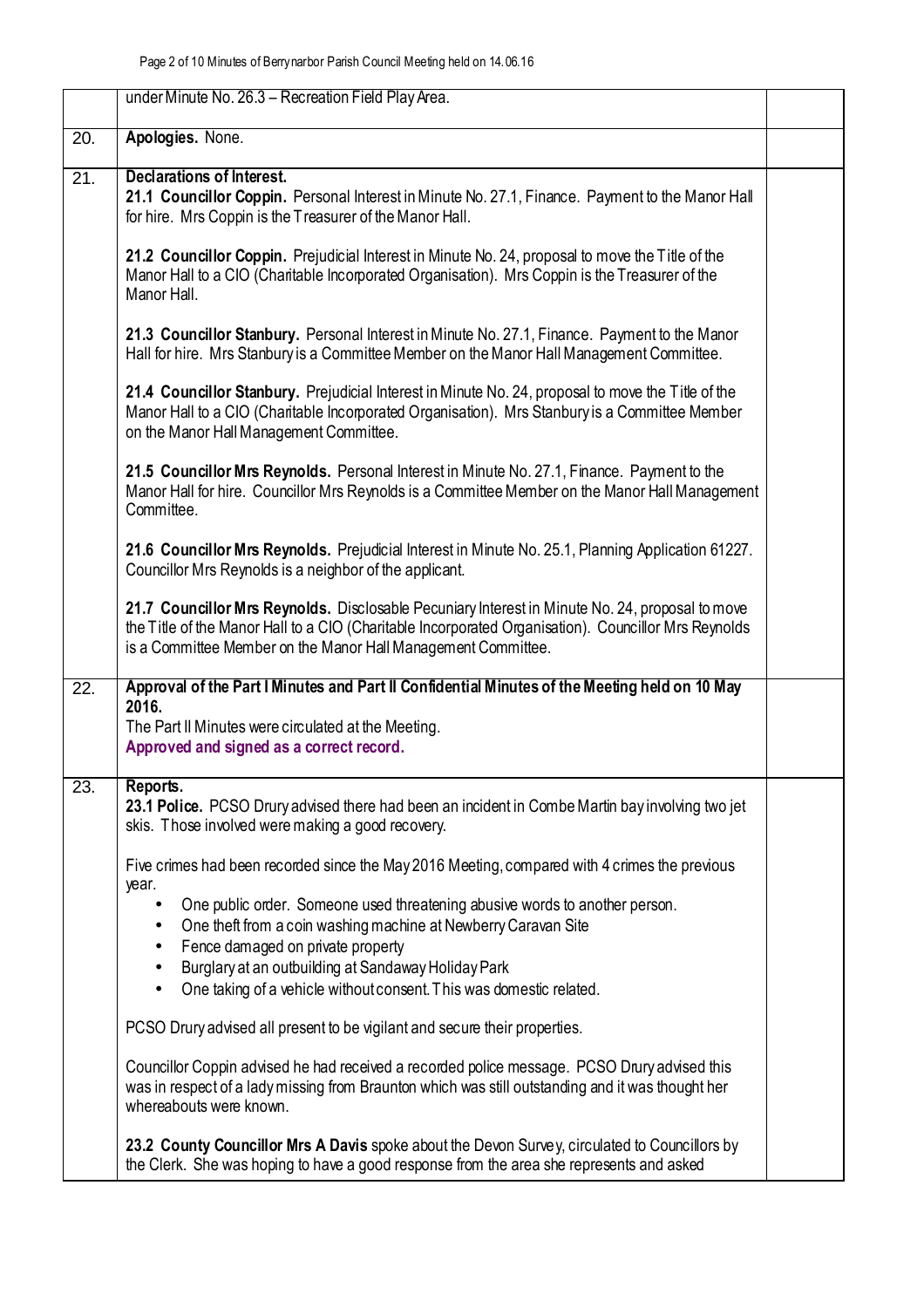|     | Councillors to forward the Survey to at least ten people in their address book.<br>The Clerk to resend the email to Councillors again and also to everyone who receives the Agenda and<br>draft Minutes on the circulation list.                                                                                                                                                                                                                    | <b>Clerk</b>   |
|-----|-----------------------------------------------------------------------------------------------------------------------------------------------------------------------------------------------------------------------------------------------------------------------------------------------------------------------------------------------------------------------------------------------------------------------------------------------------|----------------|
|     | County Councillor Mrs Davis concluded her Report by stating there were numerous road works taking<br>place at the present time.                                                                                                                                                                                                                                                                                                                     |                |
|     | 23.3 District Councillors:<br>Mrs Y Gubb advised the North Devon and Torridge Local Plan had been submitted to the Secretary<br>of State who will appoint an independent Planning Inspector to examine the document.<br>The next step would be a Public Hearing scheduled for the Autumn.<br>Once approved, it will be the main document used for Planning Applications by North Devon and<br>Torridge District Councils across the District.       |                |
|     | Councillor Mrs Barton asked about a Neighbourhood Plan.<br>County Councillor Mrs Davis explained the procedure which involved all residents being contacted.<br>Councillor Mrs Barten will liaise with County Councillor Mrs Davis and report at the July Meeting.                                                                                                                                                                                  | July<br>Agenda |
|     | District Councillor Mrs Gubb continued her Report by advising there would be a Public Meeting to<br>address Fremington Army Camp contamination concems.<br>North Devon school children have been learning essential life skills at Barnstaple Ruby Club.                                                                                                                                                                                            |                |
|     | J Lovering. A new campaign had been launched which would be of interest to landlords to cut down<br>on benefits over payments. This involved £700,000 in the last 12 months and it was generally thought<br>the cause was mistakes from the claimant. Over payments have to be paid back to North Devon<br>Council to ensure the Council is not out of pocket.                                                                                      |                |
|     | Coastal Communities Fund was mentioned for new projects that could demonstrate sustainability.                                                                                                                                                                                                                                                                                                                                                      |                |
|     | 23.4 Play Area Inspections. Councillor Mrs J Beer. Both areas were in order, although the litter bin<br>at the Manor Hall required emptying.<br>Councillor Mrs Beer asked about the future of the Recreation Field as children had been asked to<br>write letters saying what they liked about it. Councillors considered this could be a school project, as<br>there was no foundation to any talk of a different future for the Recreation Field. |                |
|     | The new North Devon Council official as a replacement for the now retired person, Martin, is Mark and<br>Councillor Barten would speak to him about continuing emptying the bins.                                                                                                                                                                                                                                                                   | <b>SB</b>      |
|     | The goal posts have not yet been removed.                                                                                                                                                                                                                                                                                                                                                                                                           |                |
|     | 23.5 Councillor Mrs D Reynolds - Manor Hall. The Committee wished to thank the Parish Council<br>for organizing the Public Meeting which had been well attended. It was hoped that all questions<br>raised were answered.                                                                                                                                                                                                                           |                |
|     | 23.6 Meetings/events attended by Councillors/Clerk. None.                                                                                                                                                                                                                                                                                                                                                                                           |                |
|     | 23.7 Footpaths. Councillor Mrs White advised a new self-closing gate at the top of Footpath 16 had<br>been fixed. A letter of thanks to be sent to DCC Public Rights of Way.                                                                                                                                                                                                                                                                        | <b>Clerk</b>   |
| 24. | The proposal put forward by the Manor Hall Management Committee in respect of moving the<br>Title to a Charitable Incorporated Organisation (CIO) as a result of the Public Meeting held on 7<br>June 2016 was further discussed.                                                                                                                                                                                                                   |                |
|     | Councillors Stanbury, Coppin and Mrs Reynolds declared a Prejudicial Interest, left the room<br>and did not take part in the discussion, decision or voting thereon.                                                                                                                                                                                                                                                                                |                |
|     |                                                                                                                                                                                                                                                                                                                                                                                                                                                     |                |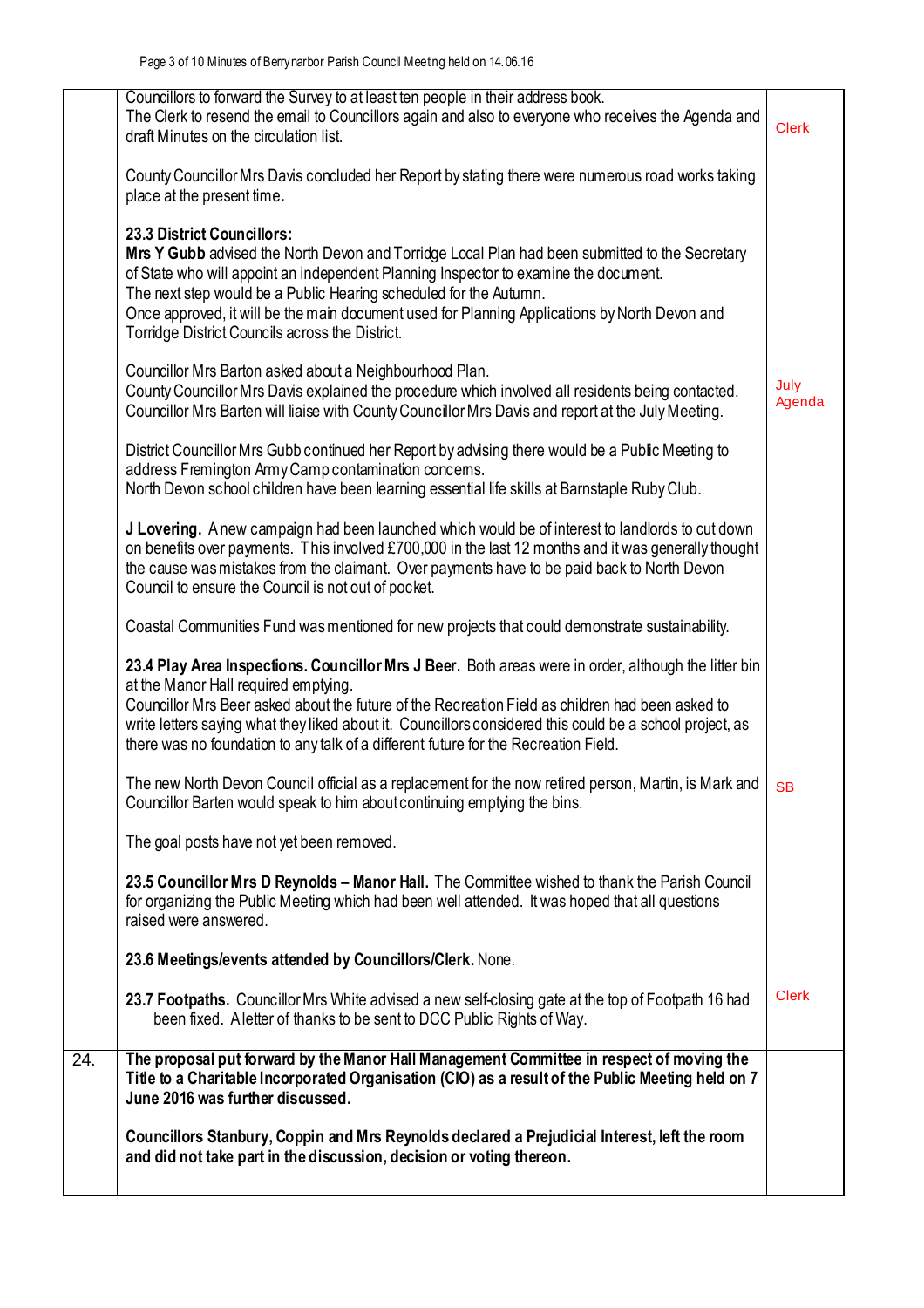|     | Councillor Mrs Barten chaired the Meeting for this item and advised that the Councillors had left the<br>Meeting to ensure that liability is taken from the members.                                                                                                                                                                                                                                                                                                                                                   |              |
|-----|------------------------------------------------------------------------------------------------------------------------------------------------------------------------------------------------------------------------------------------------------------------------------------------------------------------------------------------------------------------------------------------------------------------------------------------------------------------------------------------------------------------------|--------------|
|     | Councillor Mrs Barten advised that the Public Meeting had been well attended and positive support<br>given. Questions had been answered and for some parishioners who did not have positive thoughts,<br>the Solicitors answers to the questions raised by the Parish Council had been handed to them.<br>Following the Public Meeting, 5 emails of support had been received.                                                                                                                                         |              |
|     | The following was proposed by Councillor Mrs Barten, seconded by Councillor Kennedy and<br>agreed:                                                                                                                                                                                                                                                                                                                                                                                                                     |              |
|     | The Parish Council, in its capacity as custodian trustee, agrees to the transfer of the title of the Manor<br>Hall and the Parish Room to a newly established Charitable Incorporated Organisation (CIO) when<br>this is set up to replace the Manor Hall Trust, where such a CIO will continue to hold the two<br>buildings as permanent endowment, as a corporate trustee of the original trusts. It is further agreed to<br>enter into the relevant documentation and take legal advice on this as may be required. |              |
|     | Councillors Stanbury, Coppin and Mrs Reynolds returned to the Meeting which was then chaired by<br>Councillor Stanbury.                                                                                                                                                                                                                                                                                                                                                                                                | <b>SB</b>    |
|     | To discuss the Manor Hall being erroneously included as an asset of the Parish Council, as the<br>Solicitor at Stone King had made it clear that the Manor Hall was not a Parish Council asset.<br>Councillors noted that the Manor Hall had always been included as an asset of the Parish Council.<br>This to be removed in future from the Annual Return and the reason for this explained to external<br>auditors Grant Thornton on the 2016 Annual Return.                                                        |              |
|     |                                                                                                                                                                                                                                                                                                                                                                                                                                                                                                                        |              |
| 25. | Planning & Planning Correspondence.                                                                                                                                                                                                                                                                                                                                                                                                                                                                                    | <b>Clerk</b> |
|     |                                                                                                                                                                                                                                                                                                                                                                                                                                                                                                                        |              |
|     |                                                                                                                                                                                                                                                                                                                                                                                                                                                                                                                        | <b>Clerk</b> |
|     | 25.1 Planning Applications: The following Applications were considered:<br>Extension to dwelling & relocation of site access at Twitchen Farm, Combe<br>61149                                                                                                                                                                                                                                                                                                                                                          |              |
|     | Martin.                                                                                                                                                                                                                                                                                                                                                                                                                                                                                                                |              |
|     | It was resolved to recommend approval.                                                                                                                                                                                                                                                                                                                                                                                                                                                                                 |              |
|     |                                                                                                                                                                                                                                                                                                                                                                                                                                                                                                                        |              |
|     | 61227<br>Erection of a rear single storey extension at Orchard Park, Sterridge Valley,                                                                                                                                                                                                                                                                                                                                                                                                                                 |              |
|     | Berrynarbor.                                                                                                                                                                                                                                                                                                                                                                                                                                                                                                           |              |
|     | Councillor Mrs Reynolds declared a Prejudicial Interest, left the room and took<br>no part in the discussion, decision or voting thereon.                                                                                                                                                                                                                                                                                                                                                                              |              |
|     | It was resolved to recommend approval.                                                                                                                                                                                                                                                                                                                                                                                                                                                                                 |              |
|     |                                                                                                                                                                                                                                                                                                                                                                                                                                                                                                                        |              |
|     | 61256<br>Erection of UPVC Porch at 24 Berrynarbor Park, Berrynarbor.<br>It was resolved to recommend approval.                                                                                                                                                                                                                                                                                                                                                                                                         |              |
|     |                                                                                                                                                                                                                                                                                                                                                                                                                                                                                                                        |              |
|     | Any Applications received after the preparation of the Agenda. None.                                                                                                                                                                                                                                                                                                                                                                                                                                                   |              |
|     | 25.2 Planning Correspondence. The following North Devon Council Decision Notices were noted:                                                                                                                                                                                                                                                                                                                                                                                                                           |              |
|     | <b>APPROVAL FOR:</b><br>59907 – Conversion of redundant farm building into 3 holiday units at Stowford Farm Meadows,                                                                                                                                                                                                                                                                                                                                                                                                   |              |
|     | Berrynarbor                                                                                                                                                                                                                                                                                                                                                                                                                                                                                                            |              |
|     | Any other Planning Correspondence received after the preparation of the Agenda. None.                                                                                                                                                                                                                                                                                                                                                                                                                                  |              |
| 26. | Matters Arising for reporting and further discussion if required:                                                                                                                                                                                                                                                                                                                                                                                                                                                      |              |
|     | Flooding at culvert near Wild Violets. It was noted that County Councillor Mrs Davis had<br>26.1                                                                                                                                                                                                                                                                                                                                                                                                                       |              |
|     | been asked to arrange for this to be cleared. Councillor Mrs Davis confirmed she had sent<br>a reminder.                                                                                                                                                                                                                                                                                                                                                                                                               |              |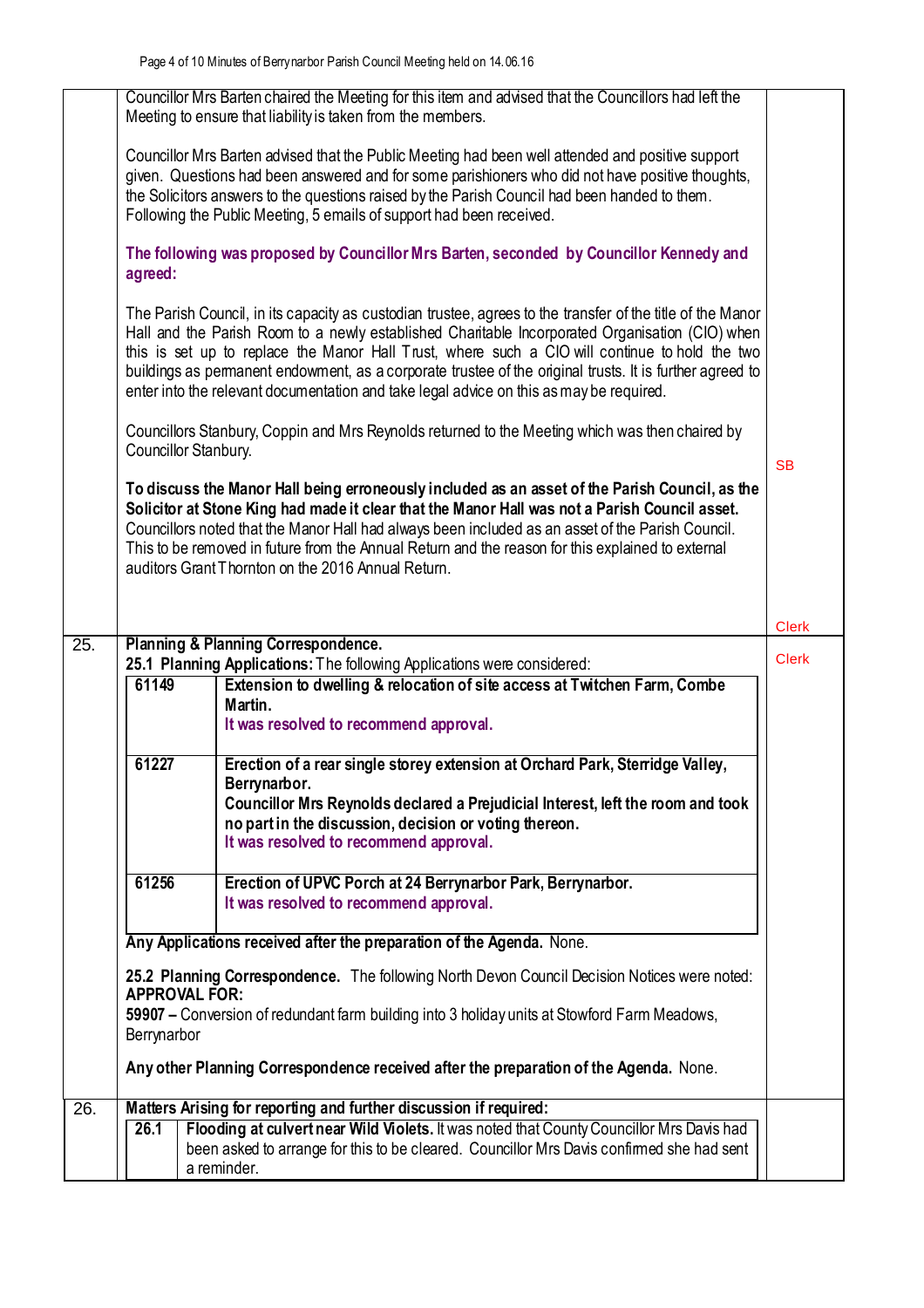| 26.2 | Emergency Plan. Councillors Mrs Barten and Mrs Reynolds gave the current position.<br>Before this matter could proceed, the bus shelter had to be collected and put in place for                                        |
|------|-------------------------------------------------------------------------------------------------------------------------------------------------------------------------------------------------------------------------|
|      | the sand and salt.<br>District Councillor Mrs Gubb advised that Combe Martin was having an Awareness Day                                                                                                                |
|      | and Berrynarbor Parish Council would be invited.<br>There was the possibility of a similar event being organised in this Parish.                                                                                        |
| 26.3 | Recreation Field Play Area. The current position regarding various items was advised /<br>discussed.                                                                                                                    |
|      | Councillor Stanbury had obtained three quotations as follows:                                                                                                                                                           |
|      | Construction of pathway/slope with handrail.<br>A& B Contractors: Tarac £1,850 + VAT                                                                                                                                    |
|      | Compacted scalpings £1,566 + VAT<br>Woodchip £1,700 + VAT<br>Handrail £719 + VAT                                                                                                                                        |
|      | Concrete base for shed<br>$£550 + VAT$                                                                                                                                                                                  |
|      | Hedge trimming<br>£145 No VAT<br>$£305 + VAT$<br>Gate                                                                                                                                                                   |
|      | Total £3,285 including hedge trimming based on compacted scalpings                                                                                                                                                      |
|      | Quotation from Mr M Barrow based on the above: £4,025                                                                                                                                                                   |
|      | Quotation from S & M (Services) Ltd based on the above: £3,800                                                                                                                                                          |
|      | Councillor Mrs Bacon proposed the contract was awarded to A & B Contractors.<br>Seconded by Councillor Mrs Reynolds. Unanimously agreed.<br>Councillor Stanbury will contact A & B Contractors and ask them to proceed. |
|      |                                                                                                                                                                                                                         |
|      | Councillor Mrs Beer to liaise with A&B Contractors to advise the location of the concrete<br>base for the shed is to be laid.                                                                                           |
|      | The Clerk to enquire the delivery date of the shed.                                                                                                                                                                     |
|      | 3 seats had been delivered                                                                                                                                                                                              |
|      | Goal posts A & B Contractors to asked to put up goal posts and take down old ones.                                                                                                                                      |
|      | The Clerk to reply to Mr Kitchin to notify that the benches will be located in the vicinity of<br>the existing ones and that the shed will be placed on the far side of the existing utility                            |
|      | building, to the left when facing it.                                                                                                                                                                                   |
| 26.4 | Bus Shelter at the top of Barton Lane. It was note that details of the structure had been<br>forwarded to County Councillor Mrs A Davis.<br>Structure Number 1 was preferred subject to affordability.                  |
|      | Proposed by Councillor Stanbury, seconded by Councillor Mrs Barten.<br>Unanimously agreed.                                                                                                                              |
| 26.5 | Telephone kiosk at Berry Down. Councillor Mrs Reynolds advised that arrangements<br>are being made by those at the Community Shop to remove it imminently.                                                              |
| 26.6 | Pitt Hill Field. Councillors Mrs White and Kennedy reported on a conversation with the<br>tenant, who was agreeable for the Parish Council to have the field subject to cutting the                                     |
|      | hay first.<br>Having inspected the field, an issue with drainage had been identified.                                                                                                                                   |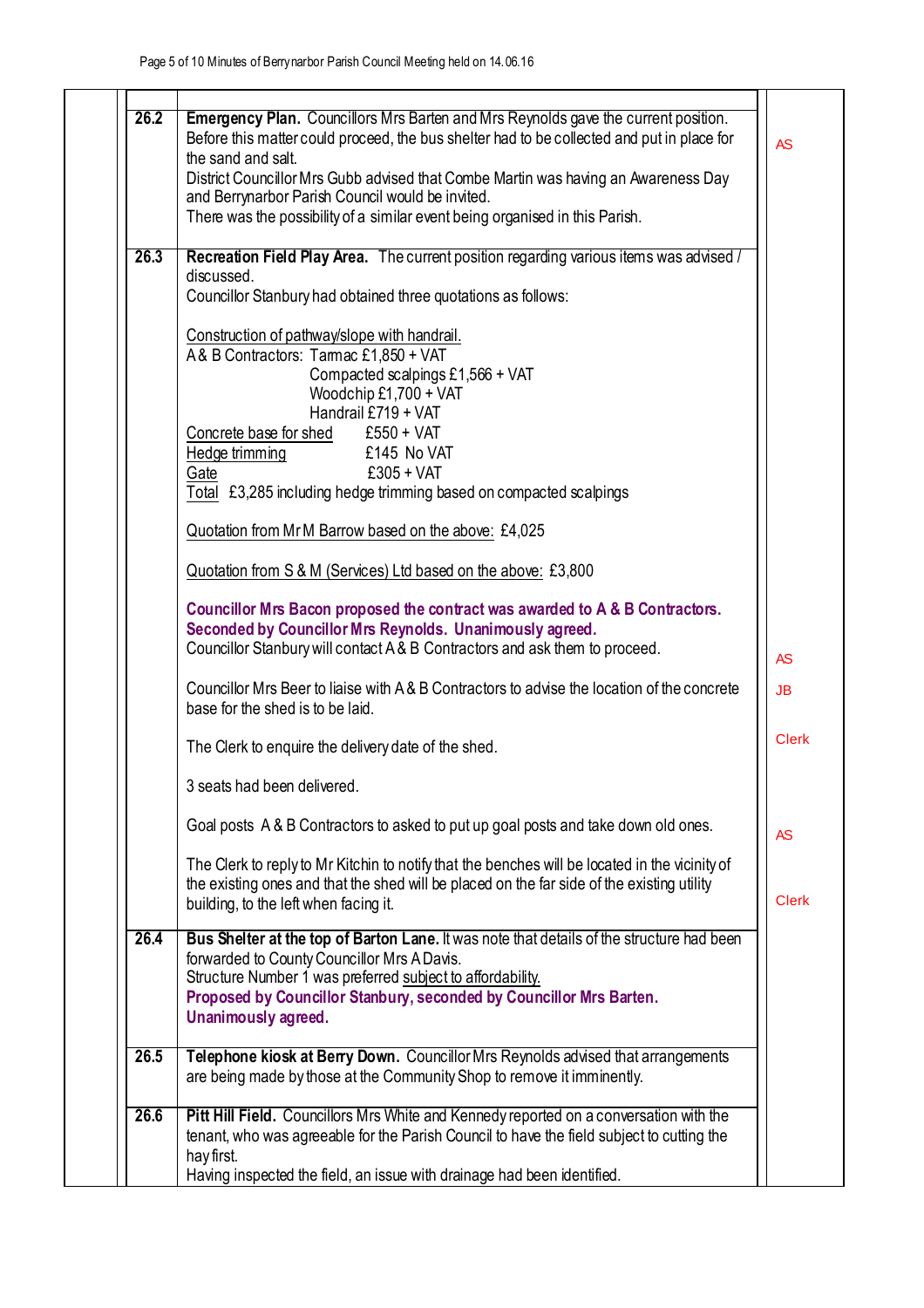| 26.7 | Impact damage to the Bassett Fountain at Sawmills.<br>Photographs of the damaged Fountain have been forwarded to the insurance company.<br>Councillor Coppin advised that in addition to the Fountain, the wall had also been<br>damaged.<br>One quotation had been received from AP Build for a price of £1,080. The Co-operative<br>Funeral Care had not responded to a reminder in which the photographs had been sent. | July<br>Agenda          |
|------|----------------------------------------------------------------------------------------------------------------------------------------------------------------------------------------------------------------------------------------------------------------------------------------------------------------------------------------------------------------------------------------------------------------------------|-------------------------|
|      | Kennedy will ask Mr and Mrs Pierpoint about this when speaking to them.<br>Signage is to be arranged.<br>An email had been received from a member of the public advising that people are not<br>picking up after their dogs in the current dog exercise area.                                                                                                                                                              | CW/DK<br>July<br>Agenda |
|      | subject to finance. Seconded by Councillor Mrs Reynolds. Unanimously agreed.<br>Councillor Stanbury to liaise with A&B Contractors for a 10% discount in the light of the<br>Company being awarded the contract in the Recreation Field.<br>Before the work is done, the boundary needed to be defined. Councillors Mrs White and                                                                                          | <b>AS</b>               |
|      | Annual maintenance involving two cuts a year: A & B Contractors £90.<br>Councillor Mrs White proposed that the contract was awarded to A & B Contractors,                                                                                                                                                                                                                                                                  |                         |
|      | £1,985 for the fencing and remove posts.<br>Paul Huxtable.<br>£272 to remove the barbed wire and replace with a single strand<br>Total:<br>£2,257                                                                                                                                                                                                                                                                          |                         |
|      | £97 to remove the two posts<br>Total:<br>£1,675<br>£1,540 for the fencing. No cost to remove the posts.<br>Roy Adamson.                                                                                                                                                                                                                                                                                                    |                         |
|      | The following quotations had been obtained:<br>A & B Contractors. £1,383 for fencing<br>£195 to remove the barbed wire and replace with a single strand                                                                                                                                                                                                                                                                    |                         |
|      | A6' fence was discussed with a one wire strip.                                                                                                                                                                                                                                                                                                                                                                             |                         |
|      | Councillors Mrs White and Kennedy would speak to Mr and Mrs Pierpoint about this.<br>Fencing was discussed. At present there is barbed wire around three sides of the field.<br>Councillor Kennedy had telephoned the Parish Council's insurers who had advised it<br>would not be in order for it to remain.<br>The two posts between the existing dog field to be removed to allow for maintenance.                      | CW/DK                   |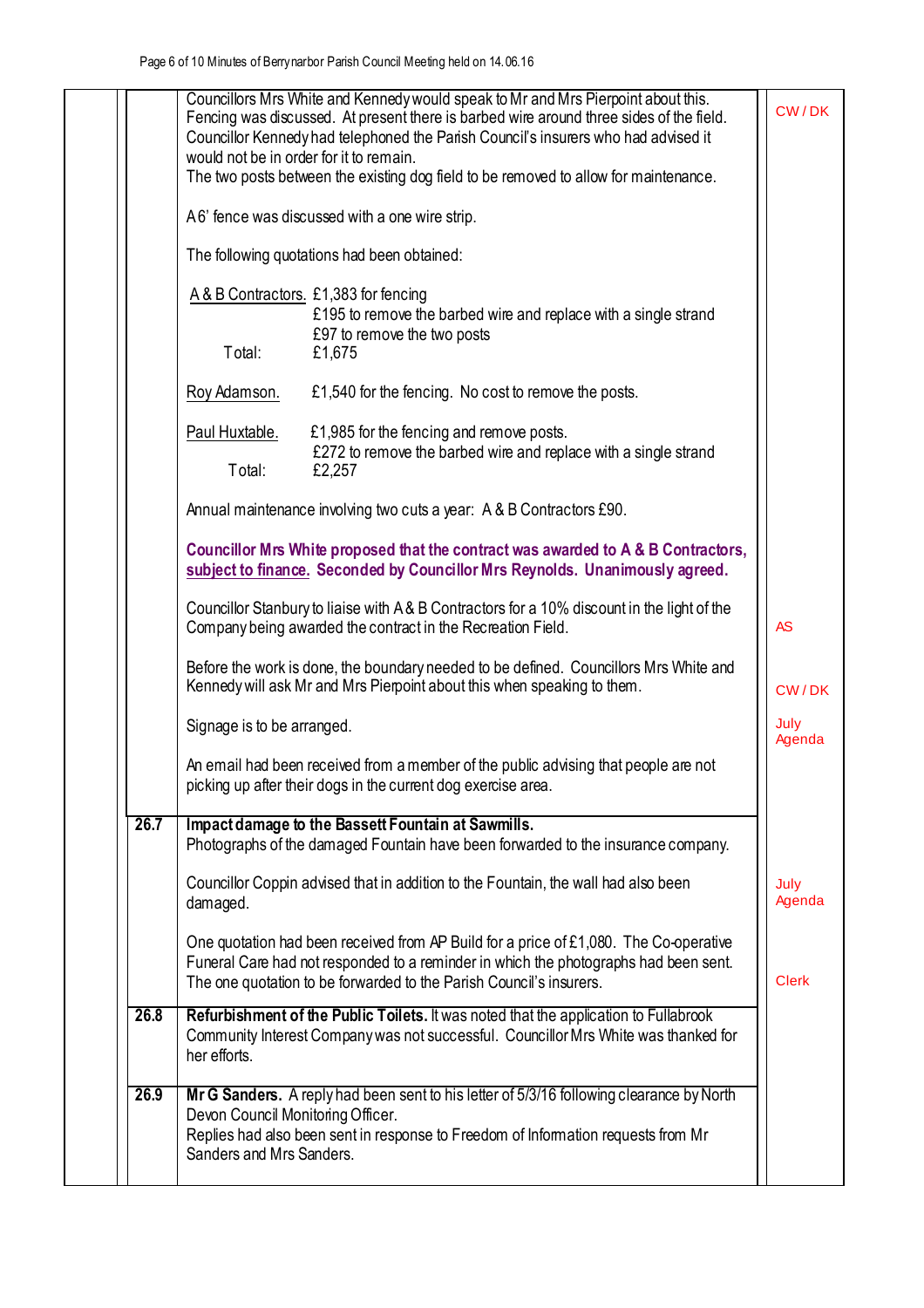|     | 26.10                                                                              | Notice Boards. Replacement notice boards were discussed and Councillors considered<br>various styles and designs together with prices.<br>Councillor Mrs Reyolds proposed a double bay with fixed header board from<br>Woodcraft UK at a cost of £768 plus £62 for the header board subject to finance.<br>Seconded by Councillor Mrs Fairchild. Unanimously agreed.                                                                                                                                                                                                                                                                                                                                                                                                                                                                                                                                                                                                                                                                                                                                                                                                                                                                                                                                                                                                                                                                                                                                                                                                                                                                                                                                                                                                                                                                                                                                                                                                                              |                                                                                                                                                                                                                   |
|-----|------------------------------------------------------------------------------------|---------------------------------------------------------------------------------------------------------------------------------------------------------------------------------------------------------------------------------------------------------------------------------------------------------------------------------------------------------------------------------------------------------------------------------------------------------------------------------------------------------------------------------------------------------------------------------------------------------------------------------------------------------------------------------------------------------------------------------------------------------------------------------------------------------------------------------------------------------------------------------------------------------------------------------------------------------------------------------------------------------------------------------------------------------------------------------------------------------------------------------------------------------------------------------------------------------------------------------------------------------------------------------------------------------------------------------------------------------------------------------------------------------------------------------------------------------------------------------------------------------------------------------------------------------------------------------------------------------------------------------------------------------------------------------------------------------------------------------------------------------------------------------------------------------------------------------------------------------------------------------------------------------------------------------------------------------------------------------------------------|-------------------------------------------------------------------------------------------------------------------------------------------------------------------------------------------------------------------|
|     | 26.11                                                                              | Queen's 90 <sup>th</sup> Birthday Street Party Celebrations. It was noted the Committee had been<br>advised regarding an enquiry regarding overflow car parking.                                                                                                                                                                                                                                                                                                                                                                                                                                                                                                                                                                                                                                                                                                                                                                                                                                                                                                                                                                                                                                                                                                                                                                                                                                                                                                                                                                                                                                                                                                                                                                                                                                                                                                                                                                                                                                  |                                                                                                                                                                                                                   |
|     | 26.12                                                                              | New Berrynarbor Sign. A quotation had been obtained in the sum of £940 each. Two<br>would be required: one at Barton Lane and one at Sawmills.<br>The sum of £1,000 had been agreed for signage at the Budget Meeting in November 2015.<br>This item to go on the Parish Council Wish List.                                                                                                                                                                                                                                                                                                                                                                                                                                                                                                                                                                                                                                                                                                                                                                                                                                                                                                                                                                                                                                                                                                                                                                                                                                                                                                                                                                                                                                                                                                                                                                                                                                                                                                       | Wish List                                                                                                                                                                                                         |
| 27. | Finance.<br><b>Mr B Davies</b><br>Mrs S Squire<br><b>HMRC</b><br><b>Nicholsons</b> | Balances: Lloyds Treasurers Account as at 14/06/16:<br>£5,837.67<br>Lloyds Business Banking Instant Access Account as at 14/06/16: £25,673.67<br>Both these amounts were taken from the 'view only' online banking facility as all the accounting<br>paperwork was with the internal auditor.<br>Budgetary figures for May 2016 could not be tabled as the accounts paperwork was still being<br>audited by the internal auditor.<br>27.1 The following payments were approved and authorised:<br>£ 75.00<br>June Toilet Cleaning<br>June Salary including overtime for last month<br>£381.73<br><b>Broadband</b><br>£ 3.00<br>£15.80<br>Photocopying<br>£10.56<br>Mileage<br>£24.96<br>Postage<br>£436.05<br><b>PAYE</b><br>£ 95.20<br>£1,048.80<br>Earth Anchors Ltd.<br>3 x mounded seats and fixing kits<br>Berrynarbor Manor Hall. Hire of Hall for 12 months (£144.00) & Hire of Hall for 1 <sup>st</sup> Aid Evening<br>(£12.00) £156.00<br>Councillors Stanbury, Coppin and Mrs Reynolds declared a Personal Interest.<br>2 x goal posts and goal post nets Cheque to be authorised in July 2016<br><b>Net World Sports</b><br>Toilet requisites<br>£77.64<br>Opus Energy. Electricity supply to the public toilets. To be taken by direct debit on 10/6/16 £ 16.61<br>27.2 Parish Council Budget. Councillors Stanbury felt that future projects should be identified,<br>keeping £5,000 to £10,000 in reserve. He went through the receipts and payments figures.<br>The Wish List items totaled in the region of £26,000.<br>Councillor Kennedy proposed that the Parish Council proceed with the new larger dog<br>exercise field, the Playing Field items and the goal posts. Seconded by Councillor Mrs Bacon.<br>Unanimously agreed.<br>Councillor Mrs White would submit a funding application to Fullabrook in respect of a new notice<br>board and a sand box for emergencies.<br>Councillors discussed having the public toilets professionally cleaned rather than a complete | Clerk to<br>forward<br>when<br>accounts<br>collected<br>from<br>internal<br>auditor.<br><b>Clerk</b><br>Ch.No.696<br>Ch.No.697<br>Ch.No.698<br>Ch.No.699<br>Ch.No.700<br>July<br>Agenda<br>Ch.No.701<br><b>CW</b> |
|     |                                                                                    | refurbishment as discussed previously to save money. It was felt that baby changing facilities should<br>be provided in the disabled toilet.                                                                                                                                                                                                                                                                                                                                                                                                                                                                                                                                                                                                                                                                                                                                                                                                                                                                                                                                                                                                                                                                                                                                                                                                                                                                                                                                                                                                                                                                                                                                                                                                                                                                                                                                                                                                                                                      | July<br>Agenda                                                                                                                                                                                                    |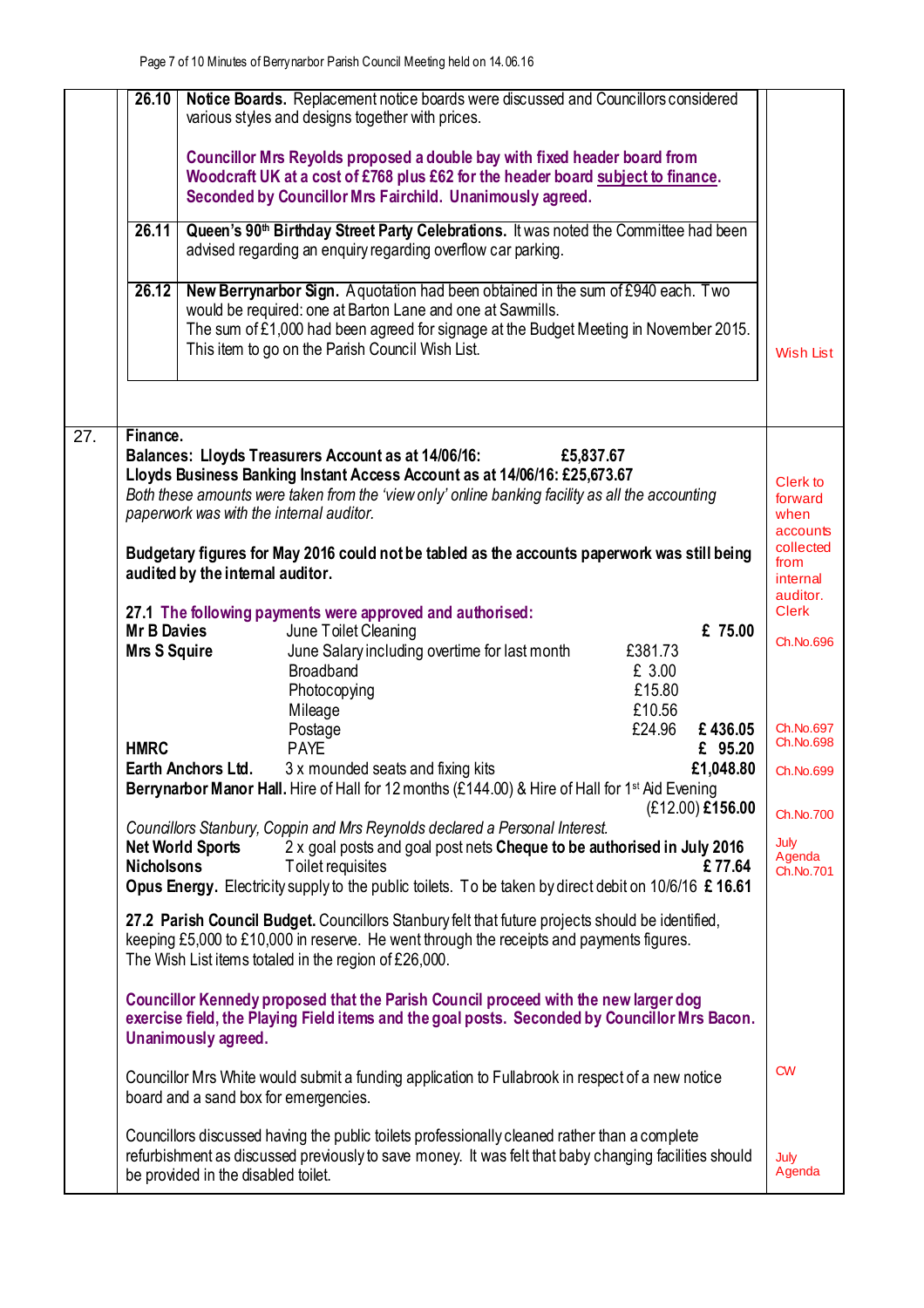|                   | 27.3 Berrynarbor Newsletter. Letter of thanks for the donation of £500.00.                                                                                                                                                                                                                                                                                                                                                                                                                                                                                         |              |
|-------------------|--------------------------------------------------------------------------------------------------------------------------------------------------------------------------------------------------------------------------------------------------------------------------------------------------------------------------------------------------------------------------------------------------------------------------------------------------------------------------------------------------------------------------------------------------------------------|--------------|
|                   | 27.4 Came and Company. Receipt for cheque of £838.95 for the renewal premium of the insurance<br>policy.                                                                                                                                                                                                                                                                                                                                                                                                                                                           |              |
|                   | 27.5 Mr R Pickering. Email advising that the exterior work has been completed. It is to be cleaned<br>internally and attention given to the internal lower paintwork. There is also a small natural spring which<br>makes the whole of the concrete slab wet and Mr Pickering proposes to grind a small channel in the<br>slab so the trickle of water tracks towards the gutter. The Invoice for the work will be sent to include on<br>the July Agenda.<br>The Clerk to ask Mr Pickering to obtain 'Defibrillator' glass signage as per previous correspondence. | <b>Clerk</b> |
| $\overline{28}$ . | Correspondence. No Publications had been received.                                                                                                                                                                                                                                                                                                                                                                                                                                                                                                                 |              |
|                   | 28.1 Mr G Songhurst. Email regarding the provision of a microphone to aid the public to hear better.<br>Areply in thanks to be sent, advising he would be contacted if needed.                                                                                                                                                                                                                                                                                                                                                                                     | <b>Clerk</b> |
|                   | 28.2 Mr G Songhurst. Email regarding Manor Hall matters, specifically an article that had appeared<br>in the Berrynarbor Newsletter written by the Manor Hall Chaiman. This had been circulated to<br>Councillors and was noted.                                                                                                                                                                                                                                                                                                                                   |              |
|                   | 28.3 DCC Highways. Details of a road closure from 2 - 5 August at Hagginton Hill. Noted.                                                                                                                                                                                                                                                                                                                                                                                                                                                                           |              |
|                   | 28.4 Kier. Email advising notification of road closure from 28/6/16 - 1/7/16 at Hagginton Hill.<br>Councillor Kennedy advised this would not be happening.                                                                                                                                                                                                                                                                                                                                                                                                         |              |
|                   | 28.5 Mr G Sanders. Email dated 28/5/16 in response to the Parish Council's letter of 23/5/16.<br>Councillors had prepared a draft response. This to be sent to Mr Sanders with the Monitoring Officer<br>of North Devon Council copied in.                                                                                                                                                                                                                                                                                                                         | <b>Clerk</b> |
|                   | 28.6 Gail Hickman. Email regarding recycling facilities at Watermouth Cove Caravan Park, circulated<br>to Councillors. A reply to be sent using Councillor Coppin's response.                                                                                                                                                                                                                                                                                                                                                                                      | <b>Clerk</b> |
|                   | 28.7 DCC Highways. Temporary road closure from 14 - 16 June from Cross Park to Lower Down<br>Copse, Berrynarbor for gully works. Noted                                                                                                                                                                                                                                                                                                                                                                                                                             |              |
|                   | 28.8 Mr G Songhurst had started work in Claude's Garden and requires Councillors' instructions<br>regarding one of the seats. A reply to be sent advising that this would be reviewed in the next annual<br>Parish walk.                                                                                                                                                                                                                                                                                                                                           | <b>Clerk</b> |
| 29.               | Parish Council Website. Councillors had ascertained there was a conflict of interest with the Clerk's<br>husband including items on the website. Items need to be redirected to the village website.<br>Minutes and Agendas to be included and correspondence scanned on after first sending to<br>Councillors.<br>The Password was required.                                                                                                                                                                                                                      | <b>Clerk</b> |
|                   | In respect of T enders, the personal information to be removed.                                                                                                                                                                                                                                                                                                                                                                                                                                                                                                    |              |
|                   | Councillor Mrs Barten proposed, having taken on board the advice and the website of this<br>conflict of interest, that it be redirected to the Berrynarbor village website. Seconded by<br><b>Councillor Mrs White. Unanimously agreed.</b><br>The Parish Council wished to thank Mr Squire sincerely for all his hard work on creating and<br>maintaining the website. Mr Squire was invited to submit his Invoice for the maintenance involved to<br>date.                                                                                                       |              |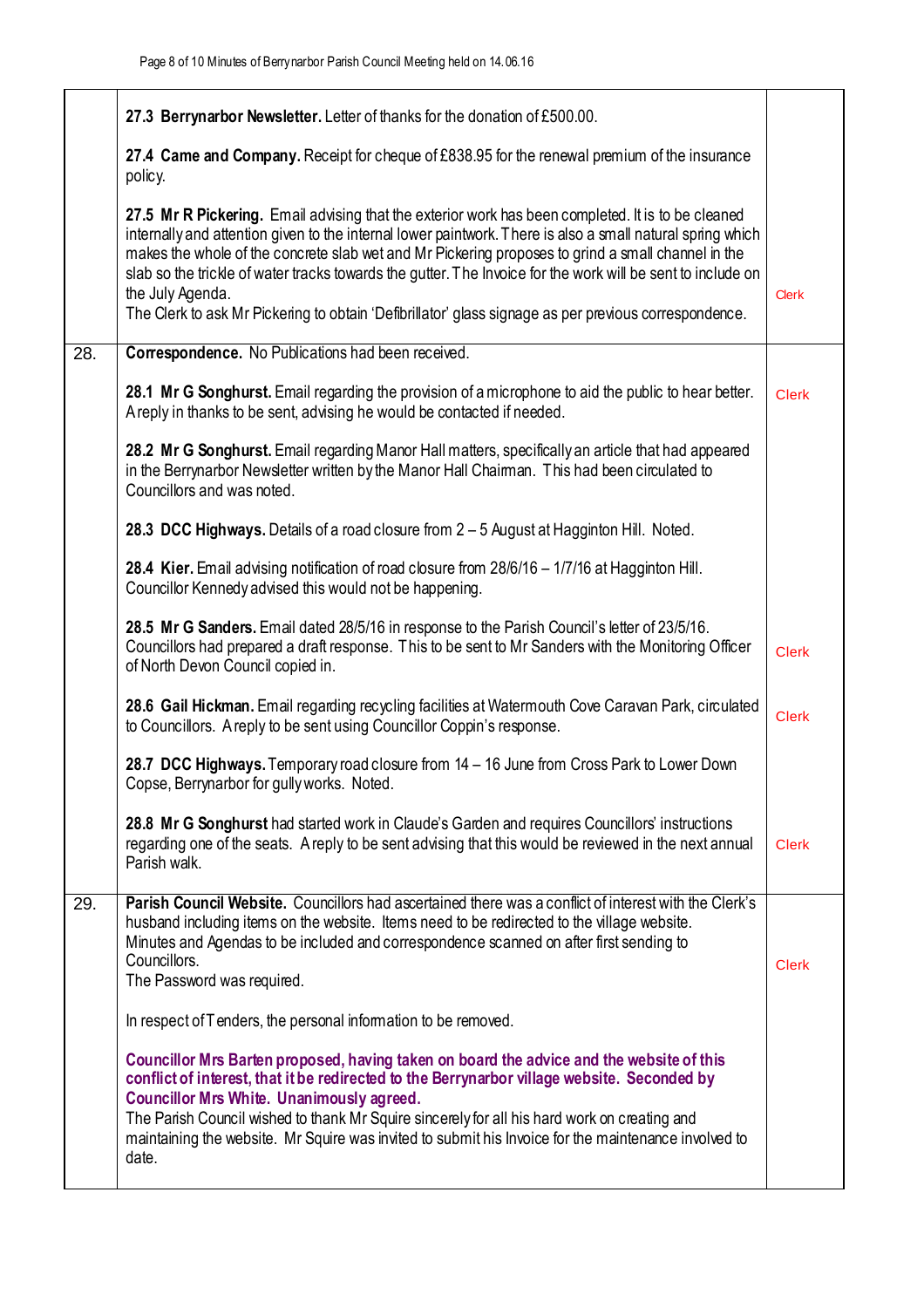|                   | Parish Councillors' own Parish Council email account and Parish Council website to be on the July<br>Agenda.                                                                                          | July<br>Agenda |
|-------------------|-------------------------------------------------------------------------------------------------------------------------------------------------------------------------------------------------------|----------------|
| $\overline{30}$ . | Items raised by the Chairman, Councillors & Clerk not covered at this Meeting.                                                                                                                        |                |
|                   | 30.1 The Millennium Fountain is not working.                                                                                                                                                          | July<br>Agenda |
|                   | 30.2 Councillor Mrs Beer spoke about the height of swing in the Manor Hall Play Area. This was<br>highlighted in the recent Play Area Inspection Report.                                              | July<br>Agenda |
|                   | 30.3 Councillor Mrs Beer requested the hire of the Recreation Field.<br>Proposed by Councillor Mrs Bacon, seconded by Councillor Mrs Barten. Unanimously agreed.                                      |                |
| $\overline{31}$ . | Part II Confidential in respect of legal or personnel items.                                                                                                                                          |                |
|                   | Proposed by Councillor Mrs Barten that the Meeting moved into Part II Confidential. Seconded<br>by Councillor Mrs Reynolds. Unanimously agreed.                                                       |                |
|                   | Members of the Public and the Clerk left the meeting for the following item.                                                                                                                          |                |
|                   | Members considered staffing issues and It was unanimously agreed to appoint Cllrs Mrs<br>Barton and Kennedy as Investigating Officers, and to issue a letter of suspension.                           |                |
|                   | The Clerk returned to the meeting.                                                                                                                                                                    |                |
| 32.               | Date of next Meeting:                                                                                                                                                                                 |                |
|                   | The Meeting ended at 11.10pm.                                                                                                                                                                         |                |
|                   | Councillor Mrs Bacon gave her apologies for the July Meeting.                                                                                                                                         |                |
|                   | <b>Summary of Decisions:</b>                                                                                                                                                                          |                |
|                   | $\triangleright$ The Part I and Part II Minutes of 10 May 2016                                                                                                                                        |                |
|                   | > Transfer of the Title of the Manor Hall and Parish Rooms to a CIO (Charitable                                                                                                                       |                |
|                   | <b>Incorporated Organisation)</b>                                                                                                                                                                     |                |
|                   | $\triangleright$ Planning                                                                                                                                                                             |                |
|                   | $\triangleright$ Award of contract to A & B Contractors for construction of path, handrail, gate,<br>concrete base for shed and hedge trimming at the Recreation Field (also agreed under<br>Finance) |                |
|                   | $\triangleright$ Bus Shelter Structure No. 1 for the top of Barton Lane, subject to affordability                                                                                                     |                |
|                   | $\triangleright$ Award of contract to A & B Contractors for fencing, removal of barbed wire and                                                                                                       |                |
|                   | replaced with single strand wire and removal of two posts from the field at Pitt Hill in                                                                                                              |                |
|                   | preparation for a larger dog exercise area, subject to finance (also agreed under                                                                                                                     |                |
|                   | Finance)                                                                                                                                                                                              |                |
|                   | $\triangleright$ New double bay notice board with fixed header board fixed to the public toilets,<br>subject to finance                                                                               |                |
|                   | $\triangleright$ Payments                                                                                                                                                                             |                |
|                   | $\triangleright$ Goal Posts for the Recreation Field                                                                                                                                                  |                |
|                   | Due to a conflict of interest between the Parish Clerk and her husband in respect of                                                                                                                  |                |
|                   | the Parish Council website, Mr Squire to no longer add items to the Parish Council                                                                                                                    |                |
|                   | website. All items to appear on the village website                                                                                                                                                   |                |
|                   | > Permission granted for Councillor Mrs Beer to hire the Recreation Field                                                                                                                             |                |
|                   | $\triangleright$ The Meeting to move into Part II Confidential                                                                                                                                        |                |
|                   | These Minutes are agreed by those present as being a true record.                                                                                                                                     |                |
|                   |                                                                                                                                                                                                       |                |